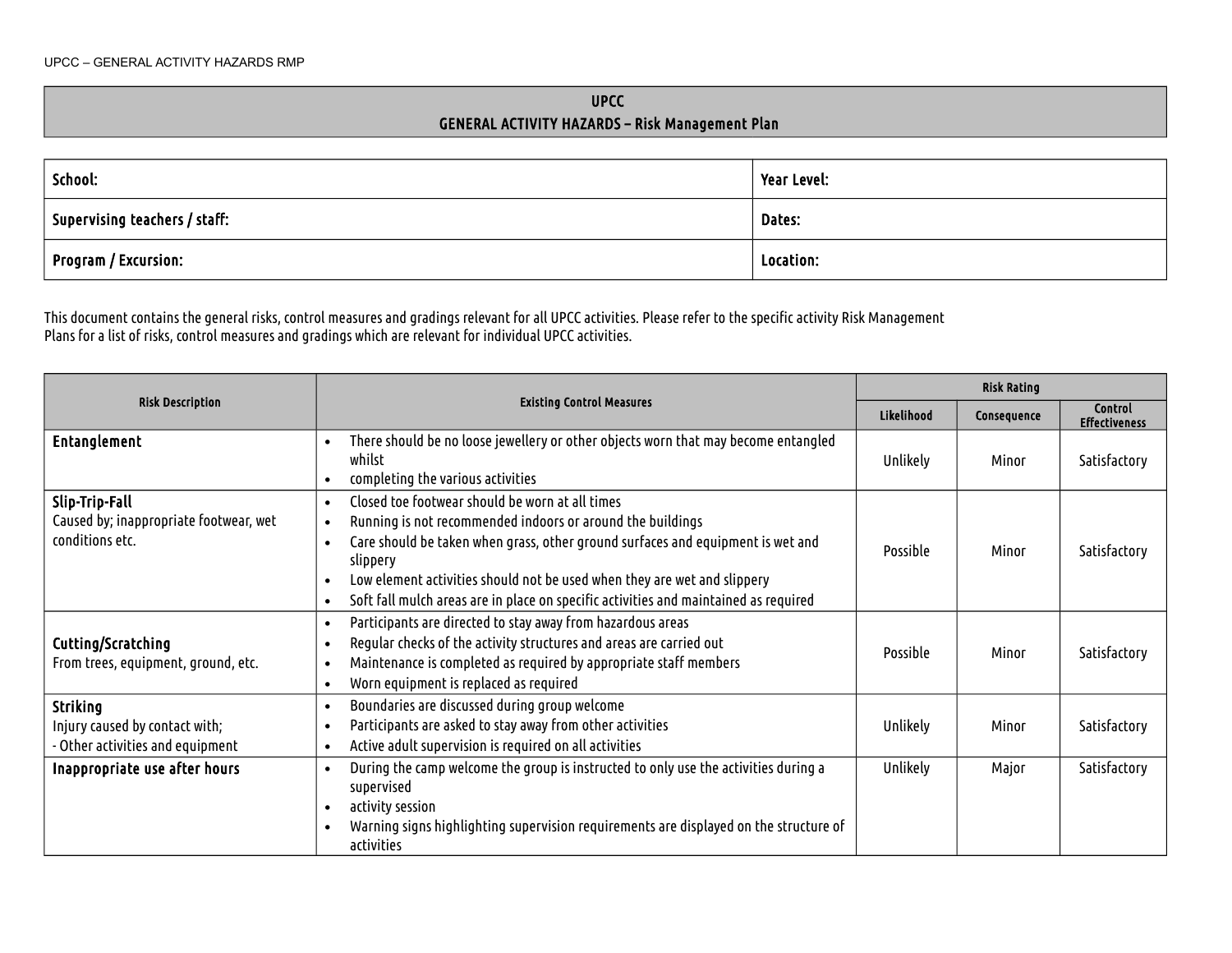|                                                                                                                                                                                                                                                                                                                                                                                                                 | High risk activity equipment is to be locked away overnight when not in use                                                                                                                                                                                                                                                                                                                         |          |              |              |
|-----------------------------------------------------------------------------------------------------------------------------------------------------------------------------------------------------------------------------------------------------------------------------------------------------------------------------------------------------------------------------------------------------------------|-----------------------------------------------------------------------------------------------------------------------------------------------------------------------------------------------------------------------------------------------------------------------------------------------------------------------------------------------------------------------------------------------------|----------|--------------|--------------|
| <b>Environmental Exposure</b><br>1. Adverse weather (sun & heat) causing;<br>Sun burn,                                                                                                                                                                                                                                                                                                                          | Shade is available throughout the campsite<br>Sun Smart strategies are encouraged "Slip, Slop, Slap"                                                                                                                                                                                                                                                                                                | Possible | Minor        | Satisfactory |
| 2. Adverse weather (heat) causing;<br>- Heat exhaustion, dehydration                                                                                                                                                                                                                                                                                                                                            | Sun Smart strategies are encouraged "Slip, Slop, Slap"<br>$\bullet$<br>Participants are encouraged to drink water in between activity sessions and use water<br>bottles<br>The location of filtered drinking water around the campsite is highlighted upon arrival<br>Alternative activities are arranged in extreme heat                                                                           | Unlikely | Moderate     | Satisfactory |
| 3. Adverse weather (rain, cold and severe<br>winds) causing;<br>- Hypothermia etc.                                                                                                                                                                                                                                                                                                                              | Participants to wear suitable protective clothing<br>$\bullet$<br>Relevant internet sites should be checked for current and future forecasts and weather<br>$\bullet$<br>patterns<br>Activity to be modified/cancelled at the discretion of the leader or alternative activity<br>$\bullet$<br>arranged                                                                                             | Rare     | Moderate     | Satisfactory |
| 4. Adverse weather (lightning) causing;<br>Electrocution                                                                                                                                                                                                                                                                                                                                                        | Relevant internet sites should be checked for current and future forecasts and weather<br>$\bullet$<br>patterns<br>Activity must be abandoned at the first sign of an approaching lightning storm<br>$\bullet$<br>Alternative activities may be arranged in conjunction with the program host and the<br>$\bullet$<br>group leader                                                                  | Rare     | Catastrophic | Satisfactory |
| <b>Environmental Hazards</b><br>Injury or allergic reaction caused by<br>contact with;<br>1. Dangerous organisms such as; wasps,<br>bees, snakes etc.                                                                                                                                                                                                                                                           | Regular checks of the activity areas are carried out<br>$\bullet$<br>Maintenance and management of the activity area is completed as required<br>Activity is not to be undertaken until appropriate hazards have been dealt with<br>Suitable medication and first aid is readily accessible (user group must provide First<br>$\bullet$<br>Aid)<br>Suitable communication is available<br>$\bullet$ | Possible | Major        | Satisfactory |
| Participants are directed to stay away from hazardous areas<br>Injury caused by contact with;<br>Regular checks of the activity areas are carried out<br>$\bullet$<br>2. Natural features such as; Rocks, dead<br>Maintenance is completed as required by appropriate staff members<br>$\bullet$<br>branches, vegetation, etc.<br>Participants are warned about overhanging branches or vegetation<br>$\bullet$ |                                                                                                                                                                                                                                                                                                                                                                                                     | Unlikely | Minor        | Satisfactory |
| People - Participant behaviour<br>- Inability or decision not to follow<br>directions<br>- Inability or decision not to co-operate                                                                                                                                                                                                                                                                              | Set clear behaviour expectations at the start of the camp and at the start of each<br>$\bullet$<br>session<br>Vigilant supervision is required<br>$\bullet$<br>Outline possible outcomes of inappropriate behaviour<br>$\bullet$<br>Remove individual from the activity or cancel the entire session<br>$\bullet$                                                                                   | Possible | Moderate     | Satisfactory |
| <b>People - Participant ability</b><br>Unable to cope with the activity due to;<br>- Fear/anxiety<br>Complacency/over confidence<br>- Physical ability                                                                                                                                                                                                                                                          | Encourage a supportive team environment<br>$\bullet$<br>Consider participant age, ability, maturity and experience when briefing the activity<br>$\bullet$<br>Provide tasks and activities that are appropriate to the age and ability of the<br>$\bullet$<br>participants                                                                                                                          | Likely   | Minor        | Satisfactory |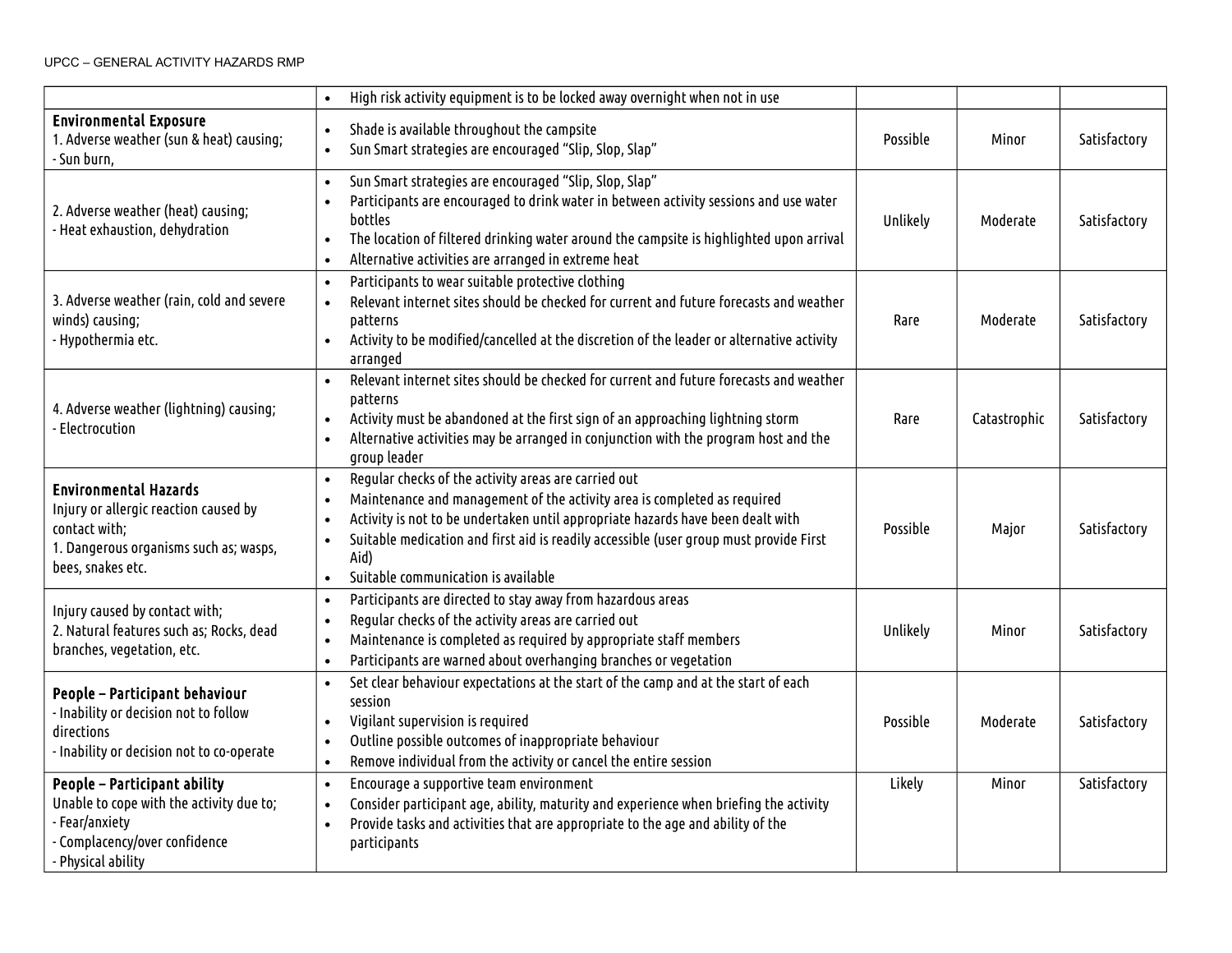## UPCC – GENERAL ACTIVITY HAZARDS RMP

|                                                                                                                                                                                                                                                                                                                                                                                                                                                                                                                                                                                                                                                                                                                                                                                                                                                                                                                                                                                                  | Allow participants to have another attempt at a later stage - if applicable                                                                                                                                                                                                                                                                                                                                                                                       |          |       |              |
|--------------------------------------------------------------------------------------------------------------------------------------------------------------------------------------------------------------------------------------------------------------------------------------------------------------------------------------------------------------------------------------------------------------------------------------------------------------------------------------------------------------------------------------------------------------------------------------------------------------------------------------------------------------------------------------------------------------------------------------------------------------------------------------------------------------------------------------------------------------------------------------------------------------------------------------------------------------------------------------------------|-------------------------------------------------------------------------------------------------------------------------------------------------------------------------------------------------------------------------------------------------------------------------------------------------------------------------------------------------------------------------------------------------------------------------------------------------------------------|----------|-------|--------------|
| Modify activity to suit ability if possible                                                                                                                                                                                                                                                                                                                                                                                                                                                                                                                                                                                                                                                                                                                                                                                                                                                                                                                                                      |                                                                                                                                                                                                                                                                                                                                                                                                                                                                   |          |       |              |
| People - Camp Instructor<br>Unsafe practices including;<br>1. Poor supervision by site instructors                                                                                                                                                                                                                                                                                                                                                                                                                                                                                                                                                                                                                                                                                                                                                                                                                                                                                               | All instructors are trained and signed off as competent by a qualified professional,<br>before taking<br>on the full responsibility of a high risk activity session<br>$\bullet$<br>Instructors must follow activity Standard Operating Procedures at all times (SOP's<br>relate to<br>appropriate ratios, activity setup, briefings, operation and pack up of activity)<br>Instructors are only to undertake tasks that are in line with their level of training | Unlikely | Major | Satisfactory |
| 2. Poor training by site instructors when<br>user group leaders are supervising<br>activities                                                                                                                                                                                                                                                                                                                                                                                                                                                                                                                                                                                                                                                                                                                                                                                                                                                                                                    | Qualified site staff are required to explain how to conduct activity sessions, including<br>use of<br>equipment and the explanation of the safety procedures to the designated group<br>leaders prior to<br>their first use<br>Group leaders are provided with Activity Safety Guides to reinforce the training<br>received<br>Site staff inform the designated group leaders of any known hazards relating to the<br>activity before<br>group commences activity |          |       |              |
| Group leaders must be present at all 'high element' sessions to assist with general<br>supervision<br>and to maintain appropriate ratios<br>Vigilant supervision is required by group leaders at all times as they have the overall<br>responsibility for the general safety and welfare of the students/guests, even when<br>they do not<br>People - Group Leader<br>directly provide the actual instruction<br>Unsafe practices including;<br>User group leaders may supervise activity sessions provided they have been trained<br>- Poor supervision by trained group<br>and signed<br>leaders<br>off by qualified site staff<br>Group leaders must follow all procedures and safety guidelines explained by site staff<br>$\bullet$<br>and<br>outlined in the Activity Safety Guides when conducting activity sessions<br>$\bullet$<br>Group leaders are only to undertake tasks that are in line with their level of training<br>Appropriate leader to participant ratios must be followed |                                                                                                                                                                                                                                                                                                                                                                                                                                                                   | Possible | Major | Satisfactory |